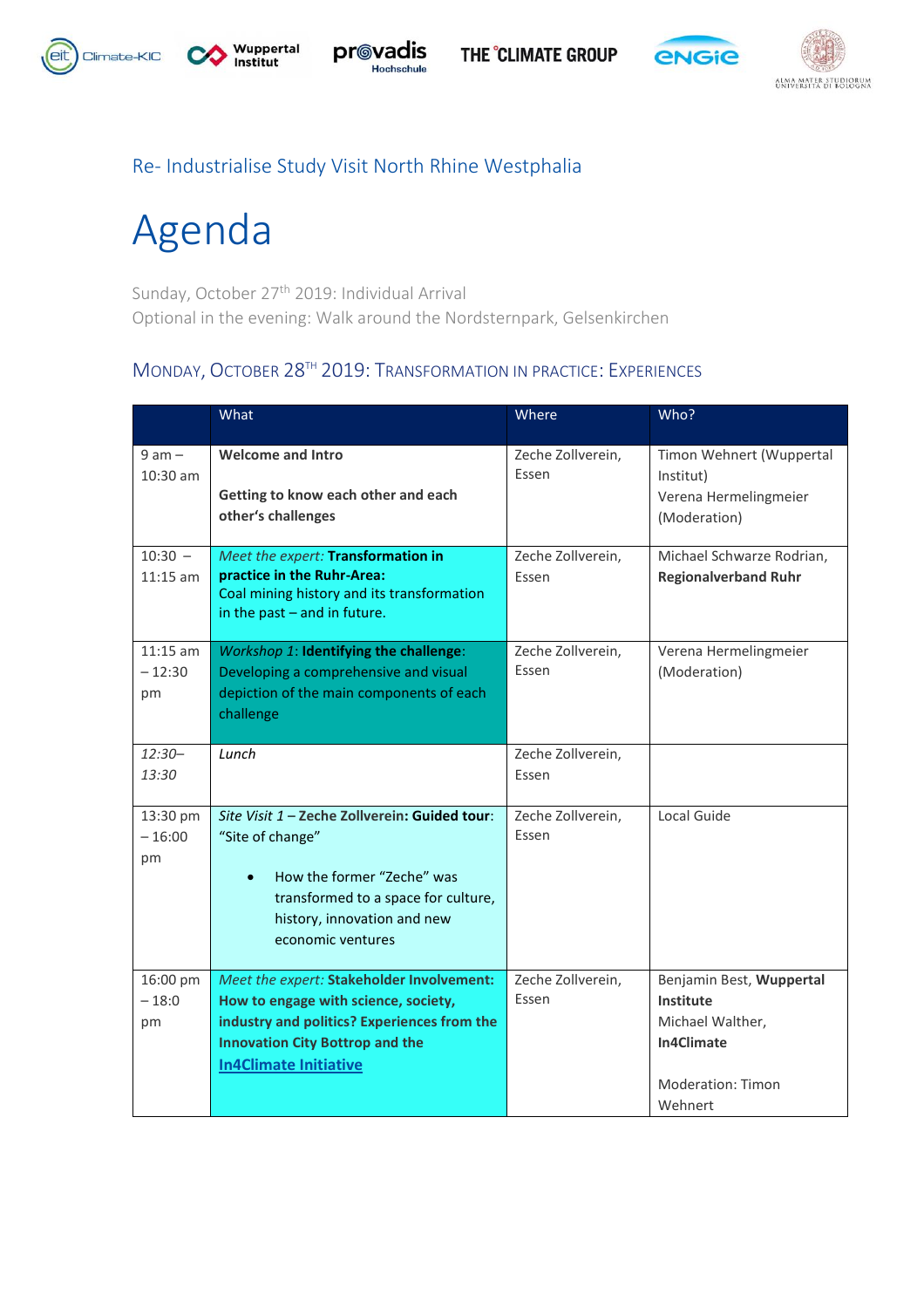| $18:00 -$ | Recap of the day         | Zeche Zollverein, | <b>Moderation: Verena</b> |
|-----------|--------------------------|-------------------|---------------------------|
| 18:15 pm  |                          | Essen             | Hermelingmeier            |
|           | <b>Dinner and Drinks</b> | Essen             |                           |

## TUESDAY, OCTOBER 29TH, 2019: STAKEHOLDER INVOLVEMENT: BRINGING STAKEHOLDERS TOGETHER TO FIND JOINT SOLUTIONS.

|                                | What                                                                                                                                                                                       | Where                  | Who?                                                                                     |
|--------------------------------|--------------------------------------------------------------------------------------------------------------------------------------------------------------------------------------------|------------------------|------------------------------------------------------------------------------------------|
| $9:00$ am<br>$-9:30$<br>am     | Welcome and outline of the day, open<br>space for questions/concerns                                                                                                                       |                        | Moderation: Verena<br>Hermelingmeier                                                     |
| $9:30$ am<br>$-10:00$          | Drive to Bottrop                                                                                                                                                                           |                        |                                                                                          |
| 10:00<br>$am -$<br>12:00<br>pm | Meet the expert: Innovation City Ruhr -<br><b>Experiences from the Modell City</b><br><b>Bottrop</b>                                                                                       | Bottrop/<br>Oberhausen | <b>Burkhard Drescher</b><br><b>Bottrop (Innovation City</b><br>Management GmbH)<br>(tbc) |
| $12:00 -$<br>13:00             | Lunch                                                                                                                                                                                      | Bottrop                |                                                                                          |
| $13:15 -$<br>15:00<br>pm       | <b>Workshop 2: Identifying Actors and</b><br>forming collaboration                                                                                                                         | Bottrop/<br>Oberhausen | <b>Moderation: Verena</b><br>Hermelingmeier                                              |
| 15:00<br>$pm -$<br>17:30<br>pm | Site Visit: "Walk and Talk" to the<br><b>Gasometer in Oberhausen and 'Slinky</b><br>springs to fame': Experiences with<br>stakeholder involvement: Ideas,<br>experiences, lessons learned. | Oberhausen             | Accompanied by a local<br>actor (e.g. local start-up,<br>local community<br>initiatives) |
| 18:00<br>pm                    | Dinner                                                                                                                                                                                     | Oberhausen             |                                                                                          |